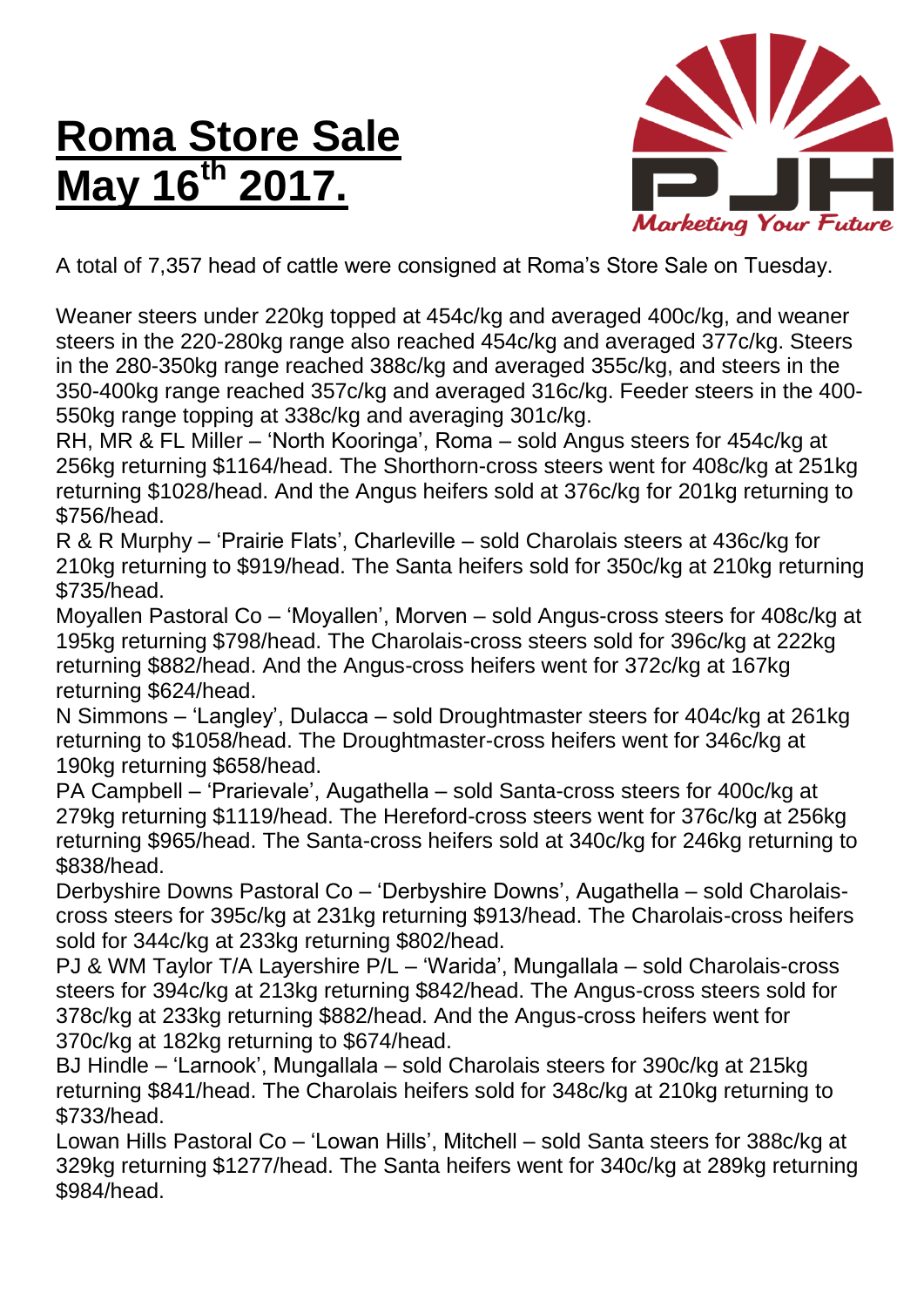JEN & JM Bell – 'Kinnoul', Taroom – sold Santa steers for 376c/kg at 341kg returning \$1283/head.

D & K Twist – 'Juandah Downs', Mungallala – sold Charolais-cross steers for 376c/kg at 230kg returning \$868/head.

DJ & SN Lyons – 'Cooba', Surat – sold Angus steers for 352c/kg at 346kg returning \$1221/head. The Charolais-cross heifers sold for 332c/kg at 253kg returning \$840/head.

BW & EA Godfrey – 'Lanifer Station', Winton – sold Charolais steers for 350c/kg at 346kg returning \$1211/head. The Charolais-cross heifers sold for 318c/kg at 390kg returning \$1242/head.

M & D Green – 'Always Greener', Roma – sold Angus steers for 322c/kg at 463kg returning \$1494/head.

Heifers under 220kg topped at 398c/kg and averaged 357c/kg, while heifers in the 220 – 280kg range topped at 376c/kg and averaged 331c/kg. Heifers in the 280- 350kg range topped at 360c/kg, averaging 309c/kg. Heifers in the 350-450kg range topped at 322c/kg and averaged 294c/kg.

Chrichton Pastoral Co – 'Ivanhoe Downs', Morven – sold Charolais-cross heifers for 398c/kg at 142kg returning to \$568/head.

Eternity Grazing Partnership – 'Tyrone', Charleville – sold Brahman-cross heifers for 360c/kg at 154kg returning \$557/head. The Droughtmaster heifers sold at 328c/kg for 235kg returning \$774/head.

CT & JV Varidel – 'Carisbrooke', Yuleba – sold Angus heifers for 360c/kg at 277kg returning \$997/head.

R & R Knudsen – 'Illuka', Taroom – sold Santa heifers for 358c/kg at 254kg returning \$911/head.

Lyndale Grazing – 'Lyndale', Roma – sold Angus heifers for 347c/kg at 241kg returning \$838/head.

BA Walker – 'The Farm', Roma – sold Charolais-cross heifers for 344c/kg at 246kg returning to \$849/head.

Ridgelands Grazing Co – 'Ridgelands', Injune – sold Charolais-cross heifers for 322c/kg at 353kg returning \$1138/head.

## *PJH sell 4 th position next week.*